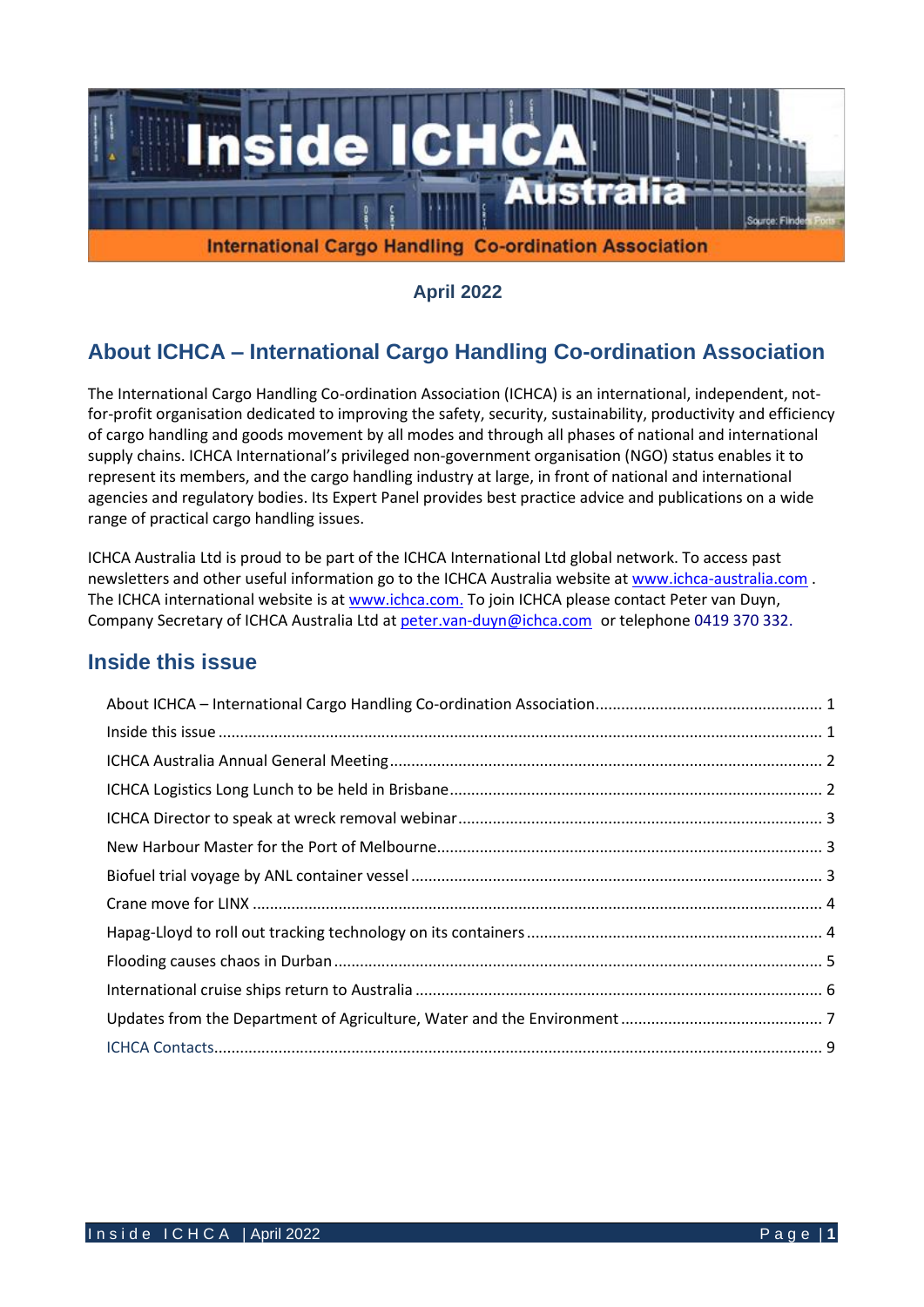# **ICHCA Australia Annual General Meeting**

The ICHCA Australia Ltd Annual General Meeting will be held on Friday 27 March 2022 at the NQBP Board room, Level 4/175 Eagle St, Brisbane or via video conference. The meeting will commence at 10.30 hrs Brisbane time. All financial members are invited to attend in person or by video conferencing.

Please advise ICHCA Australia secretary Peter van Duyn (peter.van-duyn@ichca.com) if you wish to attend.

# **ICHCA Logistics Long Lunch to be held in Brisbane**

**ICHCA QLD - SPECIAL EVENT**



The ICHCA Logistics Long Lunch is back and will be held this year on Friday the 27th of May in Brisbane at the Queensland Maritime Museum. The museum is located on the corner of Stanley & Sidon Streets, South Brisbane. We hope to build on our inaugural event last year which was a huge success. Tickets for this year's event are \$176.00 per head (inclusive of GST) and include a 2-course lunch and four-hour premium drink package. Dress is Friday casual.

The importance of maintaining Queensland's maritime history will be highlighted at this year's event with the Logistics Long Lunch on the banks of the Brisbane River in the heart of South Brisbane. The Maritime Museum's Chair Captain Kasper Kuiper will speak on the importance of maintaining maritime history. Post long lunch venue will be the Ship Inn (just across the road).



Any questions and for registration please contact Darren Fursman by email at *[DFursman@nqbp.com.au](mailto:DFursman@nqbp.com.au)* or on mobile 0498 881 788. More details on the ICHCA Australia website:<https://www.ichca-australia.com/>

ICHCA would like to thank the sponsors of the event – Blue Water Shipping and BBC Chartering.

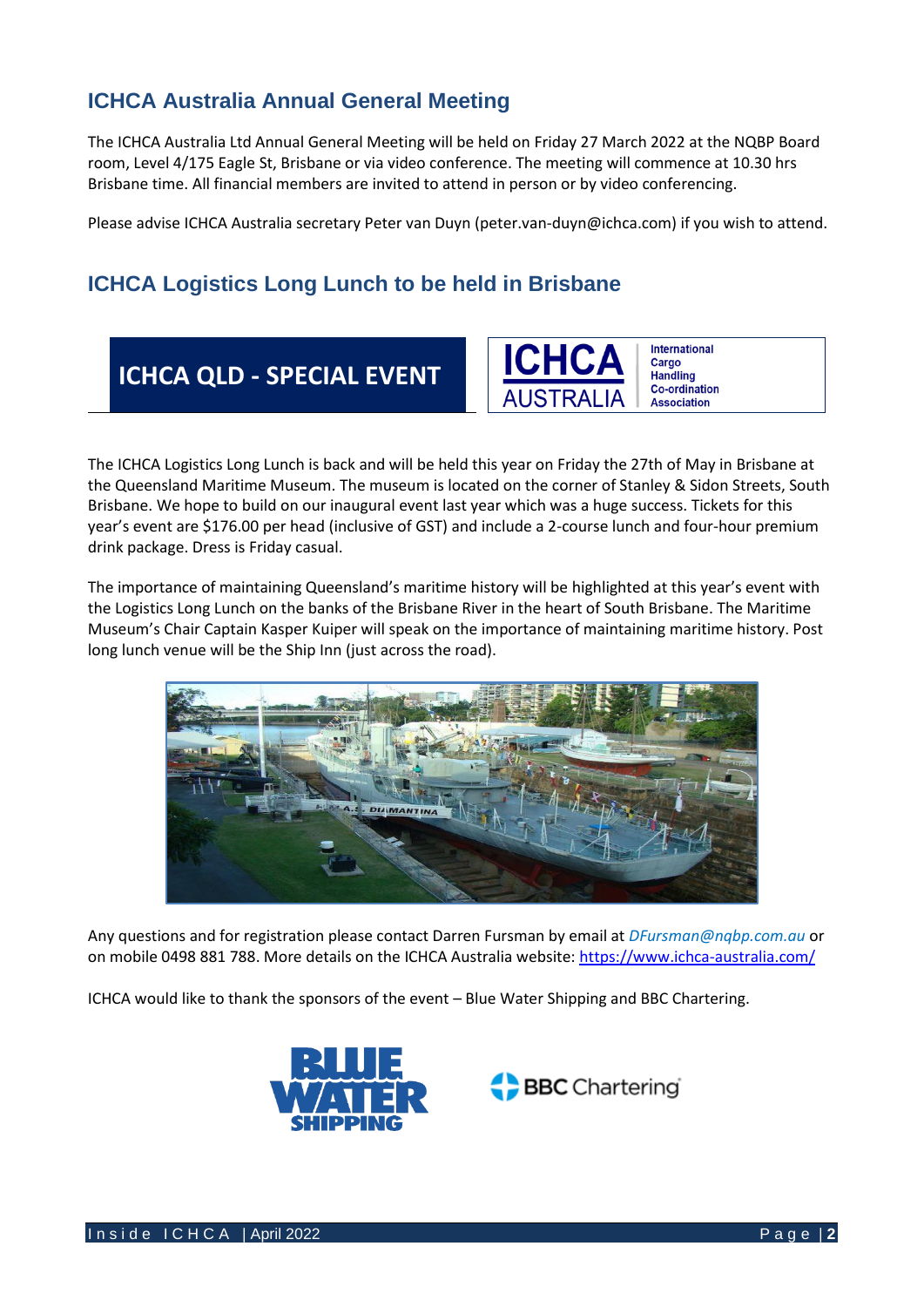## **ICHCA Director to speak at wreck removal webinar**

TT Club Sydney's Managing Director, Marcus John, who is also an ICHCA Australia Director, will be speaking on a Shipping Australia webinar on the wreck removal convention or "the Nairobi Convention" on 5 May 2022 from 1pm AEST. For details see: [WEBINAR: wreck removal under the Nairobi Convention](https://www.shippingaustralia.com.au/webinar-wreck-removal-under-the-nairobi-convention-legal-insurer-and-government-viewpoints/?utm_medium=email&utm_campaign=SAL%20Signal%2022-14&utm_content=SAL%20Signal%2022-14+CID_60a1e38f9b48f25f2ea801c188075e) – legal, [insurer and government viewpoints.](https://www.shippingaustralia.com.au/webinar-wreck-removal-under-the-nairobi-convention-legal-insurer-and-government-viewpoints/?utm_medium=email&utm_campaign=SAL%20Signal%2022-14&utm_content=SAL%20Signal%2022-14+CID_60a1e38f9b48f25f2ea801c188075e)

Please RSVP by 2 May 2022 by emailing **[events@shippingaustralia.com.au](mailto:events@shippingaustralia.com.au)** who will provide a link to the webinar

## **New Harbour Master for the Port of Melbourne**

Warwick Laing has been appointed by [Ports Victoria](https://ports.vic.gov.au/) as Harbour Master for the [Port of Melbourne](https://www.portofmelbourne.com/) as of 2 May 2022. Mr Laing is currently Manager Navigation Services/Deputy Harbour Master. "Warwick's role is essential in ensuring safe, efficient, and fair access to Australia's busiest container and general cargo port. He will be an important contributor to Ports Victoria's management team and the Melbourne port community," Ports Victoria said in a statement.

Commenting on his new appointment, Mr Laing said, "I am both humbled and privileged to have been afforded the opportunity to continue my journey with Ports Victoria as the Harbour Master for Port of Melbourne. I am fortunate to be a member of a dedicated and highly experienced team who continue to earn the trust that Victorians have placed in them to safeguard the port and its surrounding environment. I am also grateful to be able to build upon the hard work and many successes of my predecessors who have brought the port to the enviable position that it is in today."

## **Biofuel trial voyage by ANL container vessel**

ANL, a subsidiary of the CMA CGM Group, recently announced the success of the first biofuel trial on a containerised shipping vessel within Oceania. The trial, undertaken on ANL's AAX1 service, was a 42-day rotation commencing in Brisbane, travelling via Southeast Asia and then onto key Australian ports. The international shipping service carries a variety of consumer goods, ranging from cotton, meat, beverages and dairy to machinery, furniture, fashion textiles and ceramics.

Woolworths Group is a key partner on this biofuel trial, looking to invest in new opportunities to lower supply chain emissions across the board. Woolworths Group works with ANL through its supply chain business, Primary Connect, to bring household products to Australia and deliver Australian products like breakfast foods, cooking products and snacks to Asia under a range of Woolworths brands. The trial voyage used a B20 biofuel blend with feedstock supplied by Queensland based EcoTech, while BP Marine and Port of Brisbane played a pivotal role in supplying and bunkering the blended fuel. The Queensland Government has also supported the trial through its *Biofutures 10-Year Roadmap and Action Plan* which is building on the state's emerging strengths in biofutures and biofuels to secure local jobs.

Setting the goal of achieving Net Zero carbon by 2050, ANL as a part of the CMA CGM Group is heavily investing in energy transition using the best technical solutions available today while proactively preparing for the future. The CMA CGM Group already operates 27 vessels that are "e-methane ready" and will have a total of 44 vessels by the end of 2024. The CMA CGM Group is also using biofuel onboard container ships that serve Intra-Europe. Biofuel, together with alternative fuels such as LNG and biomethane, will make up 10% of the CMA CGM Group's energy mix by 2023.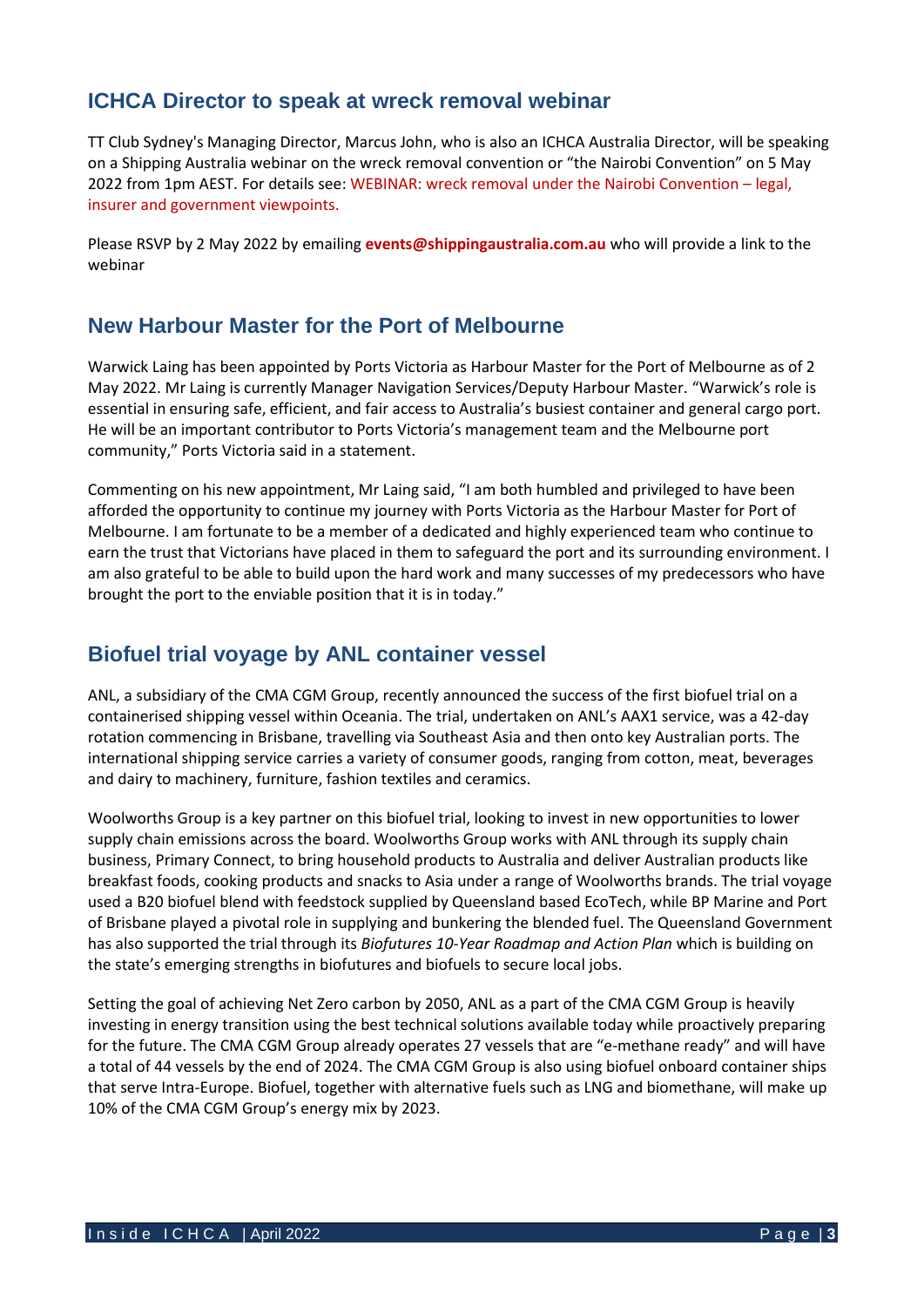# **Crane move for LINX**



LINX has bolstered its capabilities to support longterm customer BlueScope at their Port Kembla operation with the arrival of a second harbour crane. The LINX-owned Liebherr LHM420, one of only a handful in Australia, landed at Port Kembla in mid-December 2021 after a short journey from LINX's Henderson operation in Western Australia. It joins the existing Liebherr LHM400S harbour crane known as 'Big Red'. Nicknamed 'Hendo' by the local team the new addition is now in full swing.

*Source: LINX*

The towering 350 tonne, 33-metre-high crane features a max boom height of 68 metres and can load up to 60 tonnes of steel products in a single lift. LINX and BlueScope expect it to further improve loading and unloading. Vince Trotter, Executive General Manager, LINX Port Services, said the relocation of the crane to Port Kembla to support BlueScope was representative of the strong long-term relationship between the two parties, both keen to see the local operation reach its potential.

Mr Trotter said, "The relocation of a crane this size is logistically significant, however the extra loading and unloading capacity this crane provides, and the broader benefit it will deliver to a crucial part of BlueScope's operation, made it an easy decision and well worth the effort."

# **Hapag-Lloyd to roll out tracking technology on its containers**

An investment of around US\$250 million in tracking technology for its dry container fleet of 1.6 million boxes sees Hapag-Lloyd make a pitch to offer premium services and steal a march on competitors. The Germany-based carrier recently said it planned to install Nexxiot and Orbcomm trackers on around 95% of its dry containers by the end of next year, claiming a level of supply chain visibility for customers unsurpassed by its competitors.

Olaf Habert, Director Container Applications at Hapag-Lloyd said, "There are two main [customer] groups interested in this technology, those with high-value cargo such as computer chips, which are sensitive to security, and volume customers that already have a highly sophisticated supply chain, and the increase in data will allow them to streamline those operations. However, a third group could emerge when the system is up and running, those that want data on the conditions inside the box, but this would mean further development of the technology, after the systems are established."

Hapag-Lloyd customers will be able to receive data in real-time on the whereabouts of their freight, at any time and whatever mode of transport the container is travelling by. The Nexxiot tracking device is riveted to the door, an installation process taking around one minute, according to CEO Stefan Kalmund. Both Nexxiot and Orbcomm trackers are small enough to "fit within the profile of the container", the most protected part of the box, said Orbcomm's VP of container and port solutions, Al Tama. Mr Habert pointed out that Hapag-Lloyd has tested tracking systems on reefer containers with the roll-out of these systems in 2019, so the carrier is confident that, while there may be some damage and losses of trackers, it is likely to be relatively limited. Nexxiot and Orbcomm trackers are battery-operated and use solar energy to recharge, they are explosion-safe and durable, operating in extreme temperatures for more than five years, according to Mr Kalmund. In fact, Nexxiot believes that if a tracker can remain attached to a container, it will continue operating for at least eight years.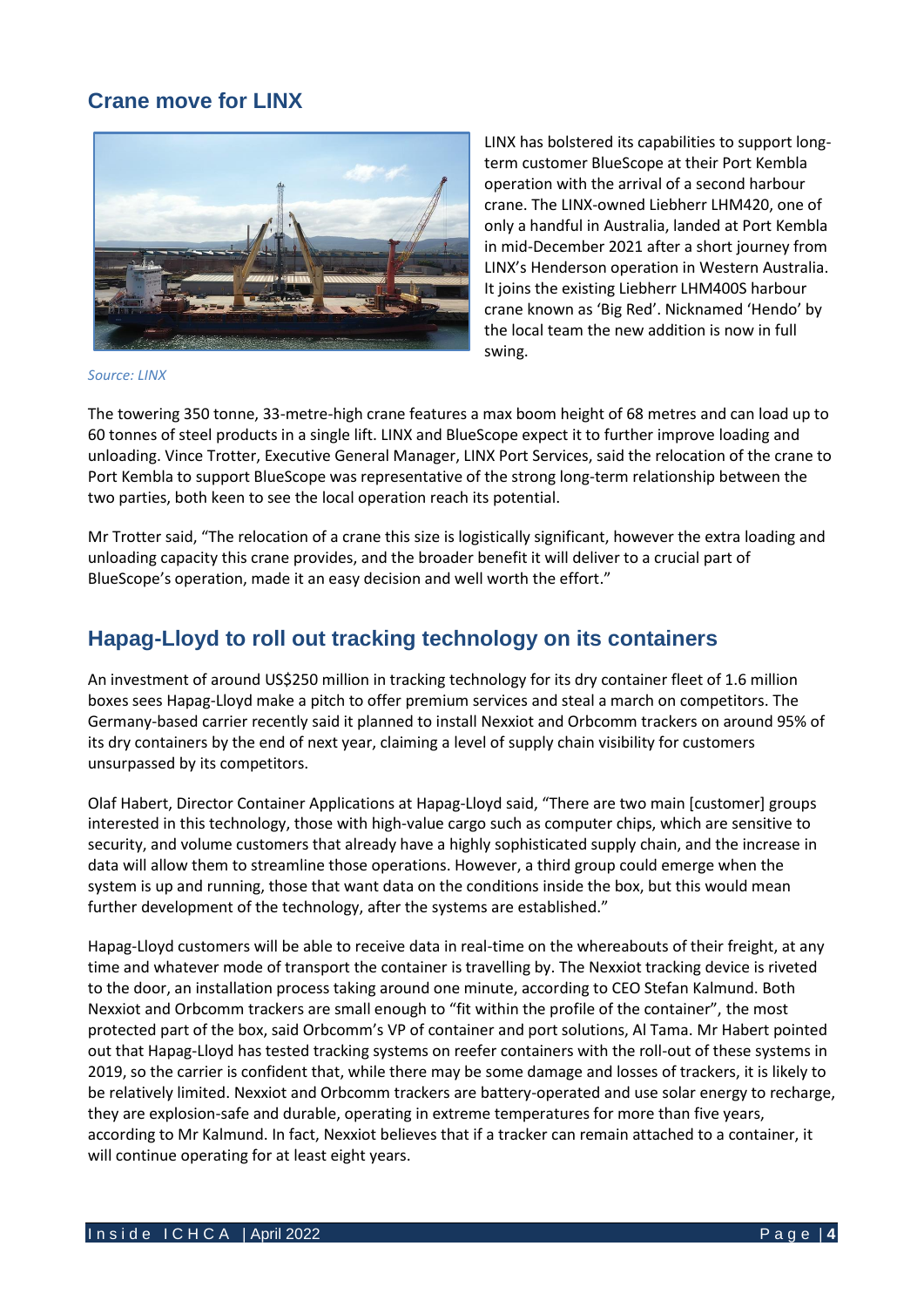The trackers send data via mobile phone networks, when within range, and can link to other sensor devices via Bluetooth to collect essential information such as temperature and humidity, if required by the customer. "While the container is at sea, Hapag-Lloyd will send data via the ship's own systems, though the tracker can store data for months," said Mr Tama, "and that data can be downloaded when a mobile network is available, so a customer can see if there were any events on the voyage." However, as Mr Kalmund pointed out, while the container is on the ship, a customer can track the vessel and see where their freight is, "the first and last miles that are the most interesting part of the container's journey".

**Flooding causes chaos in Durban**

In a statement, Transnet spokesperson Ayanda Shezi said disruptive weather conditions in KwaZulu-Natal had adversely affected Transnet operations in the province and it continued to assess the extent of the damage. "Heavy rains have damaged the road infrastructure leading into the Port of Durban, affecting access into the terminals. As a precautionary measure and for safety reasons, operations across the Durban terminals had to be suspended."

*Source: Xinhua/Alamy stock photo*

Shezi continued, "There have been no major incidents reported at the terminals thus far." He reported that a multidisciplinary command centre comprising the Transnet National Ports Authority, operators and customers had been set up and was monitoring activities. "Shipping has been suspended until further notice and vessels on berth are on standby."

The South African National Roads Agency (Sanral) said engineers were assessing the road infrastructure leading to the port. Ravi Ronny, Sanral's eastern region design and construction manager, said:

"Bayhead Road, which provides access to the port, is completely closed due to heavy rains and flooding. Engineers are on the ground assessing the situation and providing guidance on mobility around the network. We appeal to all motorists and especially freight transport not to leave their destinations to try to come to Durban port. There is no access to the port. We are working with emergency services to get the road network reopened,"

Shezi added that customers had been requested to hold back on bringing trucks into the port, to avoid congestion. Regarding the Richards Bay port, Shezi said the terminals were operating at limited capacity, with challenges experienced in handling wet cargo. "Rail lines in certain parts of the province are operating at limited capacity as a result of flooding. Transnet Freight Rails engineering teams will assess the extent of the damage before full operations can resume."

The Durban Chamber of Commerce and Industry described the flooding as a catastrophic event that had impacted the road network, including major highways such as the M4 and N2. "These road networks represent crucial business infrastructure providing a linkage between business and industries in eThekwini. Any loss in any part of this economic infrastructure for an unspecified period will have a devastating impact on the manufacturing, travel and tourism, and agriculture sectors."

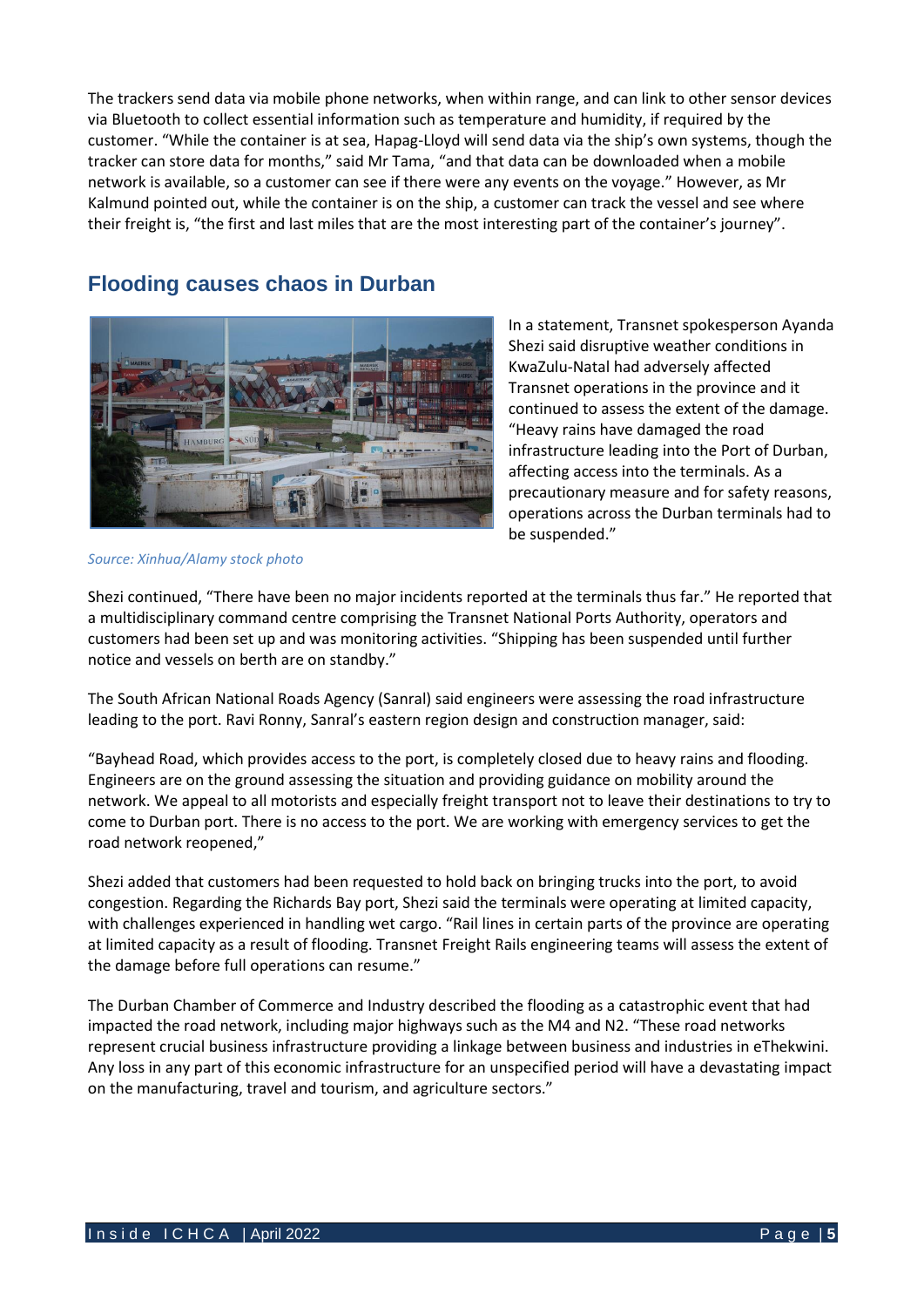

# **International cruise ships return to Australia**

*Pacific Explorer's* return to Sydney recently has been celebrated as a new chapter in the harbour city's maritime heritage. [The P&O cruise ship arrived in Australia on 18 April](https://www.thedcn.com.au/news/ports/first-cruise-ship-in-more-than-two-years-visits-sydney/) following the end of the federal government's ban on cruise ships entering Australian waters. The ban came into force on 17 March 2020 and lifted on 17 April 2022. *Pacific Explorer i*s the first international cruise ship to visit Sydney Harbour since the ban was imposed.

Port Authority of New South Wales Chief Executive Philip Holliday said the return of cruise was a moment the port authority had been waiting for. "Hearing our marine pilot requesting port clearance and our vessel traffic team welcoming the ship's captain back to Sydney Harbour was one of the sweetest radio calls I've heard for a long while," Mr Holliday said. "Preparing for the return of cruising has been a long and challenging journey during which we've made sure our terminals and procedures are ship-shape to safely welcome cruise passengers and crew back to NSW."

P&O Cruises Australia president Marguerite Fitzgerald described the arrival of the *Pacific Explorer* as "an emotional homecoming". It's first cruise will be to Brisbane commencing on 31 May.

## **New jacket lifting system for** *Pioneering Spirit*

The world's largest catamaran, *[Pioneering Spirit](https://gcaptain.com/tag/pioneering-spirit/)*, has used its new jacket lift system for the first time with the removal of the 8,100-metric-ton Ninian Northern jacket in the North Sea off the Shetland Islands. Allseas' *Pioneering Spirit* is the largest offshore construction vessel ever built, designed for single-lift installation and removal of large oil and gas platforms weighing up to 48,000 metric tons. The ship entered service in 2016 and has already set a number of offshore lifting records, including the world record for the heaviest single-lift with the removal of the 24,000-metric-ton Brent Delta platform in 2017.

The ship has now been fitted with a new revolutionary Jacket lift system (JLS), mounted on the ship's aft, which comprises two connected 170-metre-long beams that lift and support jackets during removal and installation operations, as well as transport jackets in a near-vertical position to maintain the integrity of the massive structures.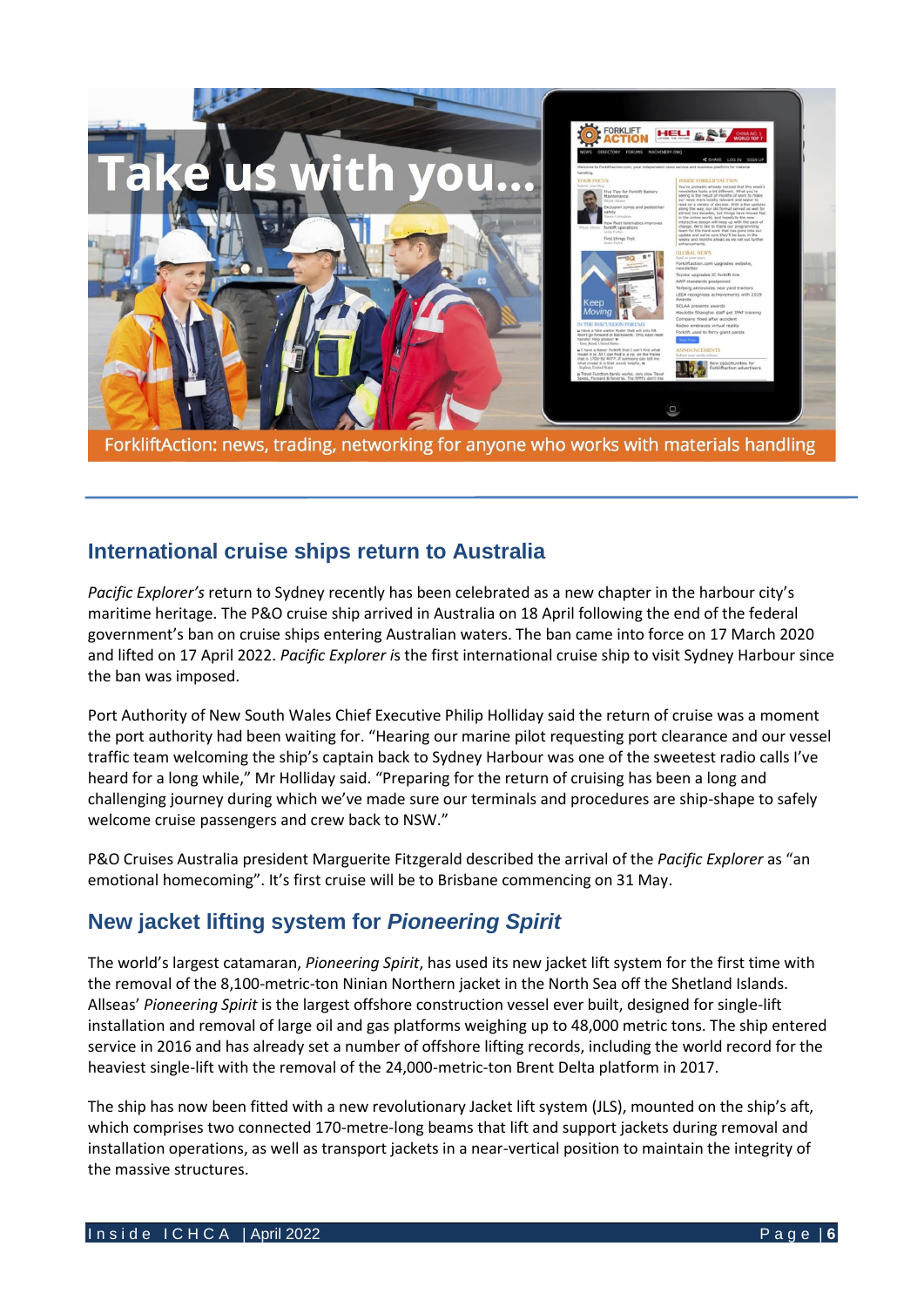

Allseas says the system makes it "fundamentally different" from conventional crane-lifting vessels and the ship's own lifting system. The new system allows for the direct transfer of structures, eliminating the need for support barges. There is also no need to sea fasten the jacket to the beams during transit "due to the vessel's high level of stability, significantly reducing time in the field and lowering the emissions footprint," according to Allseas.

#### *Source: Allseas*

*Pioneering Spirit* began with the single-lift removal of the 14,200-metric-ton Ninian Northern platform topsides in 2020. Arriving back at the Ninian field earlier this month, the ship lifted the eight-legged jacket out of the water and lowered it onto the deck for transit. The jacket will be delivered to the Veolia-Peterson yard in Dales Voe, Shetlands, which is targeting 98% steel reuse. The success of the operation concludes two years of planning and design.

Ninian Northern is the first of several major jacket removal and installation commitments for *Pioneering Spirit* in 2022. The vessel is booked to lift and transport more than 123,000 metric tons of structures for the offshore energy industry this year utilizing both its Jacket lift and motion-compensated Topsides lift systems.

More on *Pioneering Spirit's* jacket lift system and the Ninian Northern operation can be found in the videos at: **<https://allseas.com/videos/pioneering-spirits-jacket-lift-system/>**

## **Updates from the Department of Agriculture, Water and the Environment**

#### **Launch of Biosecurity portal in NSW and ACT**

Approved arrangements operators, customs brokers and importers wishing to book and manage import inspections at sites in NSW and ACT can book them via a new Biosecurity Portal from Tuesday 26 April 2022. The Biosecurity Portal is being deployed in phases and will be available to other regions in coming months. Industry notices will advise ahead of time when it will be launched for WA and Vic. The Portal has already been launched in Qld, NT and SA.

Additionally, from Tuesday 26 April 2022, any requests for import inspections at NSW and ACT sites still using the Request for Inspection (RFI) form should be emailed to the relevant new email address (see below). The introduction of the Biosecurity Portal which will allow importers, approved arrangements operators and customs brokers to request an inspection booking, view, and manage inspections at any time in a centralised online location. The portal will streamline the current manual and resource intensive email process, reducing industry's effort in managing and tracking import inspection requests. The portal will also allow you to view AIMS direction information issued by the Department.

This ability to make and manage import inspection booking requests and view directions via an online system is the first function in a broader scope of work intended to modernise and improve the biosecurity system for clients. The Department is also implementing a new system, the Scheduling and Workload Management System (SWMS) which will manage request for inspections, the scheduling of these requests, and the management of the associated booking.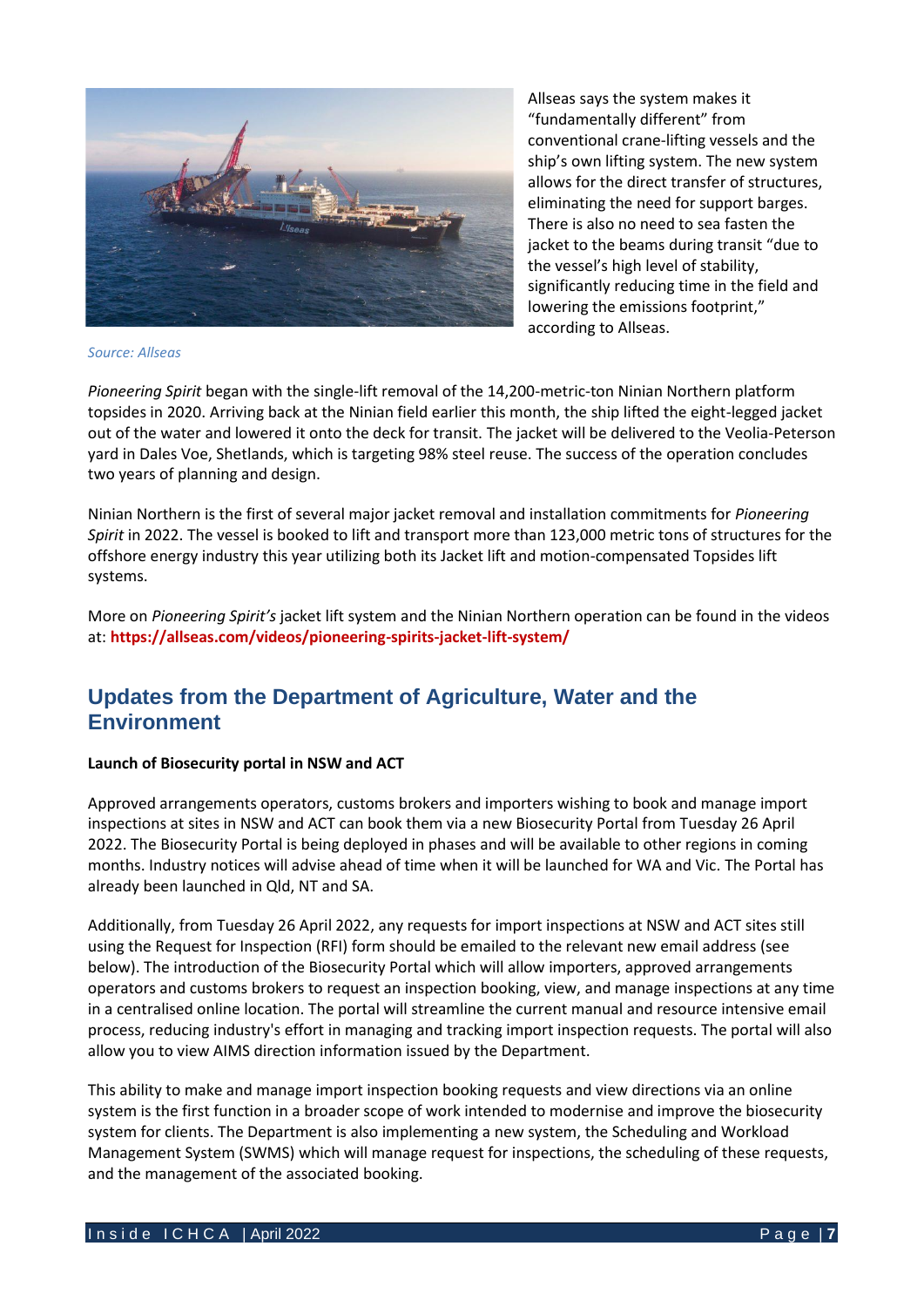As a result, from 26 April 2022, any requests for import inspections at NSW and ACT sites, submitted using the RFI form instead of via the portal, should be emailed to the relevant new email address: **[ImportsRFINSW@agriculture.gov.au](mailto:ImportsRFINSW@agriculture.gov.au)**

#### **End of BPL season**

The Ministry of Primary Industries New Zealand (MPI NZ) has advised the Department of Agriculture, Water and the Environment (the department) that the 2021-2022 flight season of the Burnt Pine Longicorn (BPL) beetle concluded on 26 April 2022.

The department therefore ceased its annual heightened surveillance regime for managing the risks posed by Burnt Pine Longicorn (BPL) beetles on vessels departing New Zealand from midnight, 24:00 hours (NZST) on 26 April 2022. The Maritime Arrivals Reporting System (MARS) will no longer send a BPL questionnaire to targeted vessels after submission of mandatory pre-arrival reporting. Timber and timber products imported from New Zealand will no longer be subject to specific import requirements that are applied during the BPL flight season.

#### **DAWE Melbourne offices to move**

This notice affects clients and service providers who interact face-to-face with the Department of Agriculture, Water and the Environment at its Melbourne-based offices. The department is relocating its Melbourne offices to 1–21 Dean Street, Moonee Ponds, Melbourne to meet its business requirements and to obtain efficiencies in leasing, administration, and operating costs. The relocation is scheduled to take place from July 2022.

Further information, contact the Department of Agriculture, Water and the Environment.